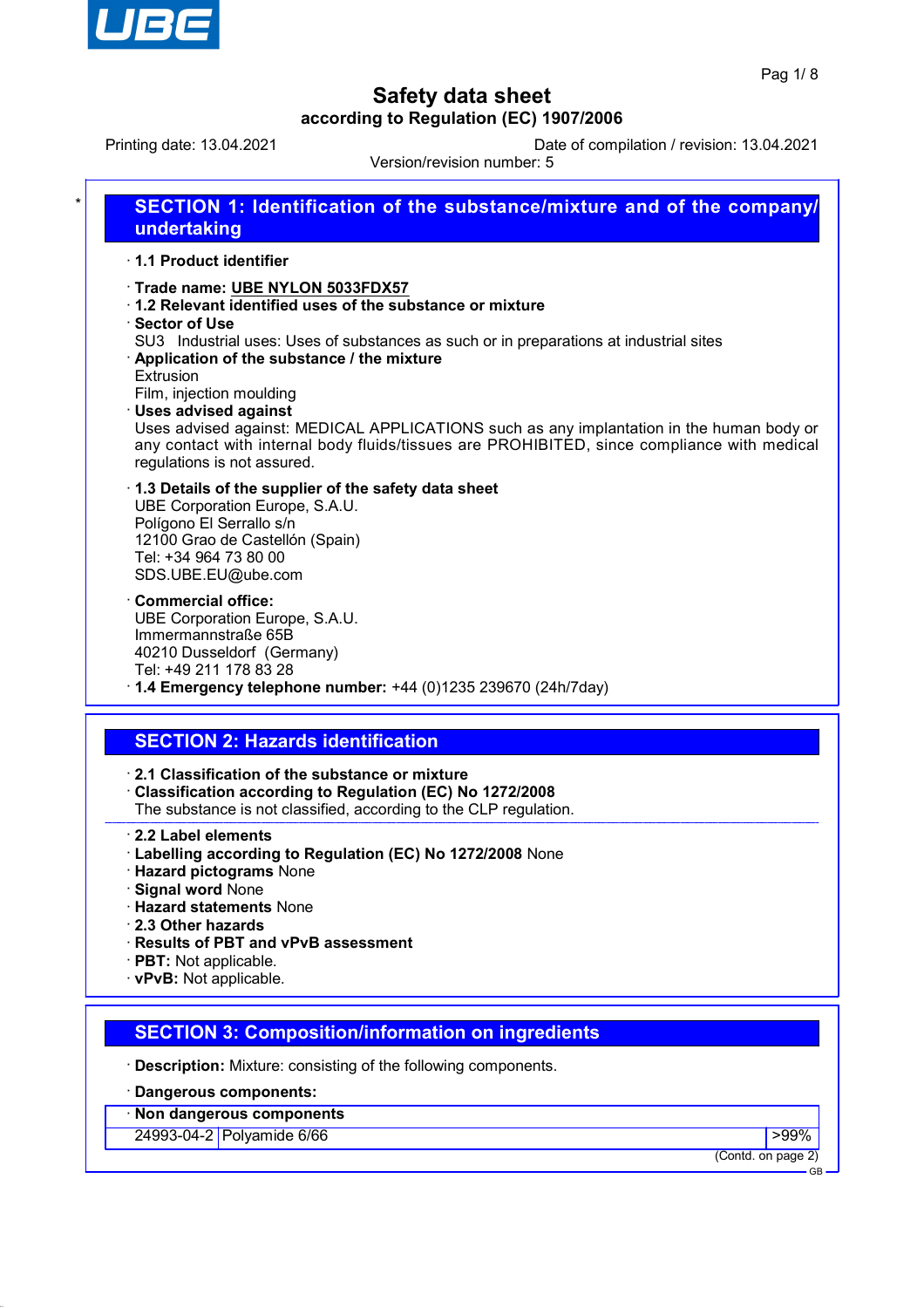

Printing date: 13.04.2021 Date of compilation / revision: 13.04.2021

Version/revision number: 5

#### **Trade name: UBE NYLON 5033FDX57**

Others and the contract of the contract of the contract of the contract of the contract of the contract of the contract of the contract of the contract of the contract of the contract of the contract of the contract of the

## **SECTION 4: First aid measures**

- · **4.1 Description of first aid measures**
- · **General information:**

Immediately remove any clothing soiled by the product. Take affected persons out into the fresh air.

- Seek medical treatment.
- · **After inhalation:**

If exposed to vapors from heating and molding material , remove to fresh air .

If symptoms, coughing and discomfort in nose and throat remain, get medical attention.

· **After skin contact:**

Immediately wash with water and soap and rinse thoroughly.

- If redness, itching or burning sensation develops, get medical attention.
- After contact with the molten product, cool rapidly with cold water.
- Do not pull solidified product off the skin.

Seek medical treatment.

#### · **After eye contact:**

Inmediately flush exposed area with copious amounts of tepid water for at least 15 minutes If redness, itching or burning sensation develops, do not rub eyes and immediately get medical attention.

#### · **After swallowing:**

Rinse out mouth and then drink plenty of water.

Do not induce vomiting; call for medical help immediately.

· **4.2 Most important symptoms and effects, both acute and delayed** At molten state, expected to cause burns to skin.

Irreversible dermatitis will occur if you do not wash affected skin immediately and thoroughly.

- · **4.3 Indication of any immediate medical attention and special treatment needed**
- Treatment: Treat according to symptoms (decontamination, vital functions), no known specific antidote.

## **SECTION 5: Firefighting measures**

- · **5.1 Extinguishing media**
- · **Suitable extinguishing agents: Water**

Fire-extinguishing powder Carbon dioxide

Use fire extinguishing methods suitable to surrounding conditions.

- · **For safety reasons unsuitable extinguishing agents:** Not known
- · **5.2 Special hazards arising from the substance or mixture** In case of fire, the following can be released: Carbon monoxide (CO) Carbon Dioxide (CO2) Under certain fire conditions, traces of other toxic gases cannot be excluded, e.g.: Hydrogen cyanide (HCN) Ammonia (NH3)
- · **5.3 Advice for firefighters**
- · **Protective equipment:**
- Firefighters should wear appropriate protective equipment Mouth respiratory protective device.

(Contd. on page 3)

GB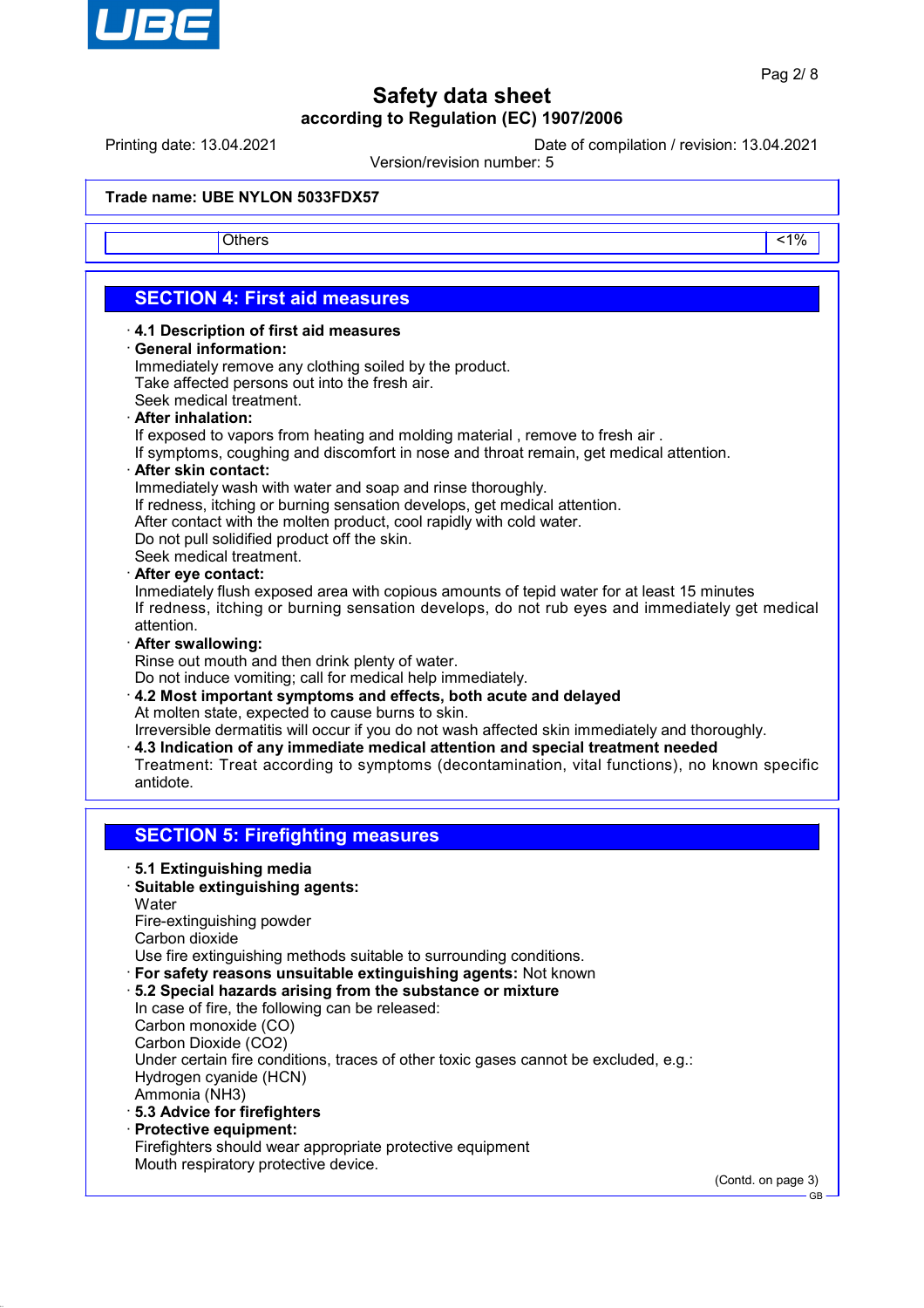

Printing date: 13.04.2021 Date of compilation / revision: 13.04.2021

Version/revision number: 5

#### **Trade name: UBE NYLON 5033FDX57**

#### · **Additional information**

Cool endangered receptacles with water spray.

Collect contaminated fire fighting water separately. It must not enter the sewage system.

## **SECTION 6: Accidental release measures**

· **6.1 Personal precautions, protective equipment and emergency procedures** Stop leak if you can do so without risk

Remove combustible materials

Ensure adequate ventilation

Use personal protective equipment as indicated in paragraph 8

- · **6.2 Environmental precautions:** Do not allow to enter sewers/ surface or ground water.
- · **6.3 Methods and material for containment and cleaning up:** Send for recovery or disposal in suitable receptacles. Sweep up to prevent slipping on polymer pellets Dispose contaminated material as waste according to item 13.
- · **6.4 Reference to other sections** See Section 7 for information on safe handling. See Section 8 for information on personal protection equipment. See Section 13 for disposal information.

## **SECTION 7: Handling and storage**

· **7.1 Precautions for safe handling**

Keep away from foodstuffs, beverages and feed. Immediately remove all soiled and contaminated clothing Wash hands before breaks and at the end of work. Do not eat, drink, smoke or sniff while working. Melted state: Avoid skin contact with the liquefied material. Avoid breathing dust/fume/vapours.

· **Information about fire - and explosion protection:** Protect against electrostatic charges.

- · **7.2 Conditions for safe storage, including any incompatibilities**
- · **Storage:**
- · **Requirements to be met by storerooms and receptacles:** Store in cool, dry conditions in well sealed receptacles.
- · **Information about storage in one common storage facility:** Not required.
- · **Further information about storage conditions:** Protect from heat and direct sunlight.
- · **7.3 Specific end use(s)** No further relevant information available.

## **SECTION 8: Exposure controls/personal protection**

- · **8.1 Control parameters**
- · **Ingredients with limit values that require monitoring at the workplace:**

The product does not contain any relevant quantities of materials with critical values that have to be monitored at the workplace.

· **Additional information:** The lists valid during the making were used as basis.

(Contd. on page 4) GB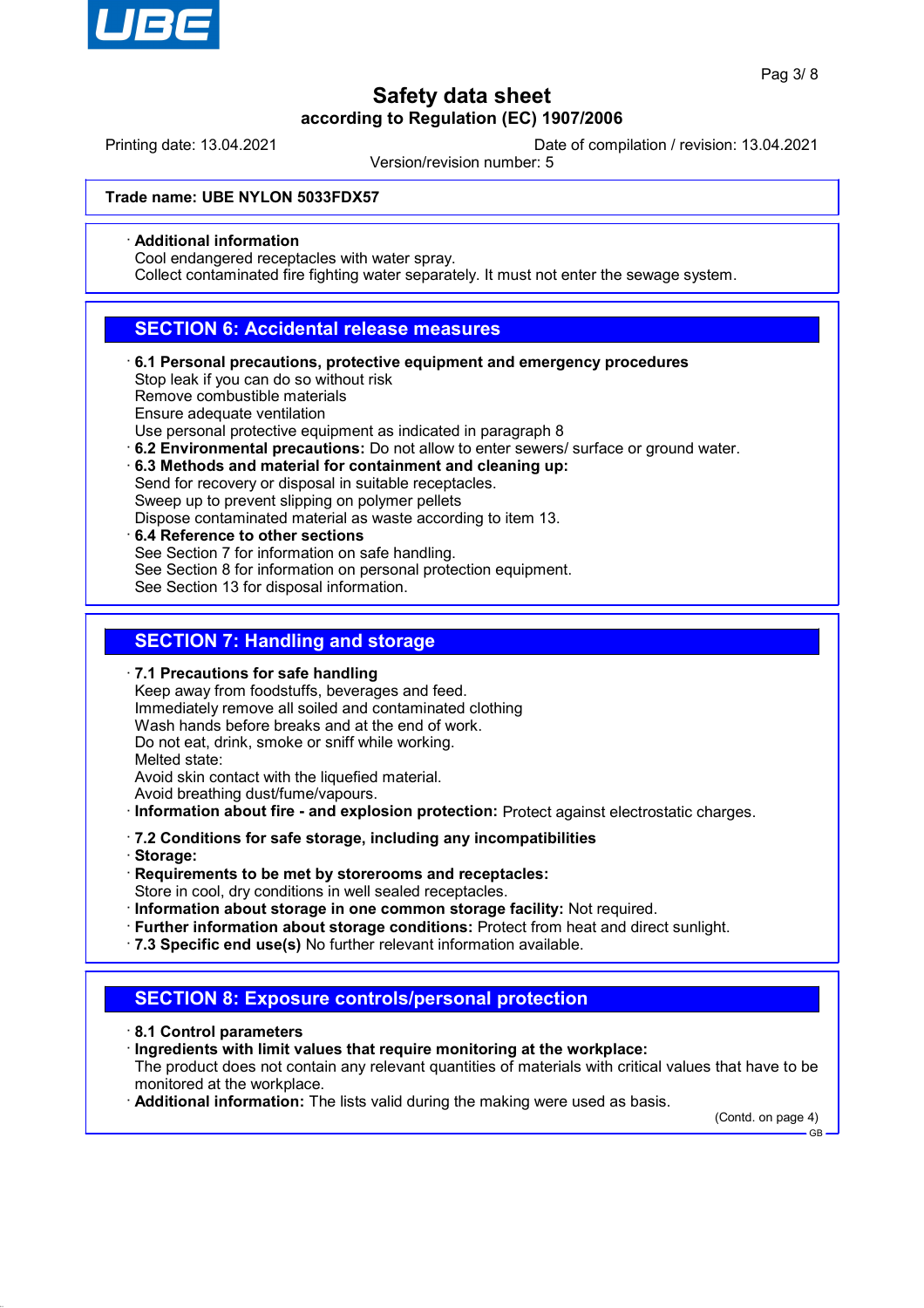

GB

# **Safety data sheet**

**according to Regulation (EC) 1907/2006** Printing date: 13.04.2021 Date of compilation / revision: 13.04.2021 Version/revision number: 5 **Trade name: UBE NYLON 5033FDX57** · **8.2 Exposure controls** · **Individual protection measures, such as personal protective equipment** · **General protective and hygienic measures:** The usual precautionary measures are to be adhered to when handling chemicals. Adequate ventilation should be maintained at handing. Additionally, local exhaust ventilation recommended at melting process. · **Respiratory protection:** Not necessary if room is well-ventilated. Unnecessary under normal processing Use suitable respiratory protective device in case of insufficient ventilation. Wear a respirator conforming to EN140 at least with Type A filter. · **Hand protection** Molten state: Protective gloves Heat protection gloves **Material of gloves** Leather gloves · **Eye/face protection** Safety glasses Safety goggles should be worn. At treating hot polymer or molten polymer, face shield should be recommended. · **Skin and body protection:** Protective work clothing · **Environmental exposure controls** Prevent the material from spreading into the environment. **SECTION 9: Physical and chemical properties**

| 9.1 Information on basic physical and chemical properties<br>· General Information |                           |                    |
|------------------------------------------------------------------------------------|---------------------------|--------------------|
| · Colour:                                                                          | Natural                   |                    |
| · Odour:                                                                           | Light                     |                    |
| $\cdot$ Melting point/freezing point:                                              | 191-201 °C                |                    |
| · Boiling point or initial boiling point and                                       |                           |                    |
| boiling range                                                                      | Undetermined.             |                    |
| · Flammability                                                                     | Product is not flammable. |                    |
| <b>Lower and upper explosion limit</b>                                             |                           |                    |
| · Lower:                                                                           | Not applicable.           |                    |
| $\cdot$ Upper:                                                                     | Not applicable.           |                    |
| $\cdot$ Flash point:                                                               | Not applicable.           |                    |
| · Decomposition temperature:                                                       | Not determined.           |                    |
| ∴Viscosity:                                                                        |                           |                    |
| · Dynamic:                                                                         | $232 - 255$ ml/g          |                    |
| · Solubility                                                                       |                           |                    |
| · water:                                                                           | Insoluble.                |                    |
| $\cdot$ Partition coefficient n-octanol/water (log                                 |                           |                    |
| value)                                                                             | Not applicable.           |                    |
|                                                                                    |                           | (Contd. on page 5) |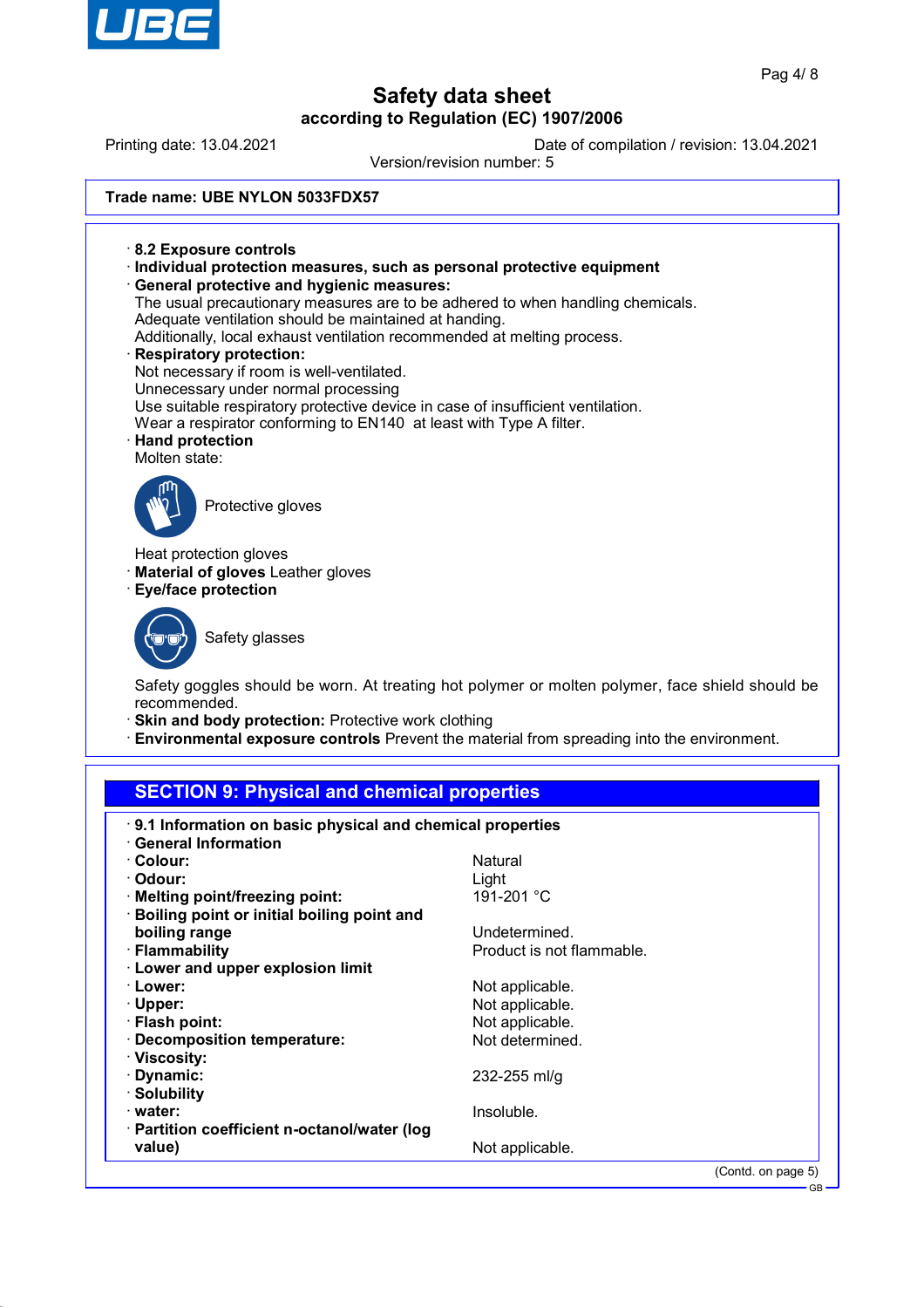

Printing date: 13.04.2021 Date of compilation / revision: 13.04.2021

Version/revision number: 5

| Trade name: UBE NYLON 5033FDX57 |  |  |  |  |
|---------------------------------|--|--|--|--|
|---------------------------------|--|--|--|--|

| · Vapour pressure:                                   | Not applicable.                               |
|------------------------------------------------------|-----------------------------------------------|
| Density and/or relative density<br>Density at 20 °C: | 1.09-1.19 $g/cm3$                             |
|                                                      |                                               |
| ⋅ 9.2 Other information                              |                                               |
| · Appearance:                                        |                                               |
| <b>Pellets</b><br>· Form:                            |                                               |
| Important information on protection of health        |                                               |
| and environment, and on safety.                      |                                               |
| <b>Explosive properties:</b>                         | Product does not present an explosion hazard. |
| · Information with regard to physical hazard         |                                               |
| classes                                              |                                               |
| <b>Explosives</b>                                    | None                                          |
| · Flammable gases                                    | <b>None</b>                                   |
| · Aerosols                                           | <b>None</b>                                   |
| <b>Oxidising gases</b>                               | <b>None</b>                                   |
| · Gases under pressure                               | <b>None</b>                                   |
| · Flammable liquids                                  | None                                          |
| · Flammable solids                                   | <b>None</b>                                   |
| $\cdot$ Self-reactive substances and mixtures        | <b>None</b>                                   |
| · Pyrophoric liquids                                 | None                                          |
| · Pyrophoric solids                                  | <b>None</b>                                   |
| · Self-heating substances and mixtures               | None                                          |
| Substances and mixtures, which emit                  |                                               |
| flammable gases in contact with water                | <b>None</b>                                   |
| <b>Oxidising liquids</b>                             | <b>None</b>                                   |
| · Oxidising solids                                   | <b>None</b>                                   |
| · Organic peroxides                                  | None                                          |
| Corrosive to metals                                  | None                                          |
| <b>Desensitised explosives</b>                       | None                                          |

#### **SECTION 10: Stability and reactivity**

- · **10.1 Reactivity** Stable under ordinary conditions of use and storage.
- · **10.2 Chemical stability** Stable at environment temperature. The product is stable if stored and handled as prescribed/indicated
- · **Thermal decomposition / conditions to be avoided:** No decomposition if used according to specifications.
- · **10.3 Possibility of hazardous reactions**
- No hazardous reactions if stored and handled as prescribed/indicated.
- · **10.4 Conditions to avoid** Avoid heat, flames, sparks and other sources of ignition. Avoid high temperature
- · **10.5 Incompatible materials:** Oxidizing agents, acids, bases and reactive agents.
- · **10.6 Hazardous decomposition products:** Carbon monoxide Carbon dioxide
- Hydrogen cyanide (prussic acid)

(Contd. on page 6)

GB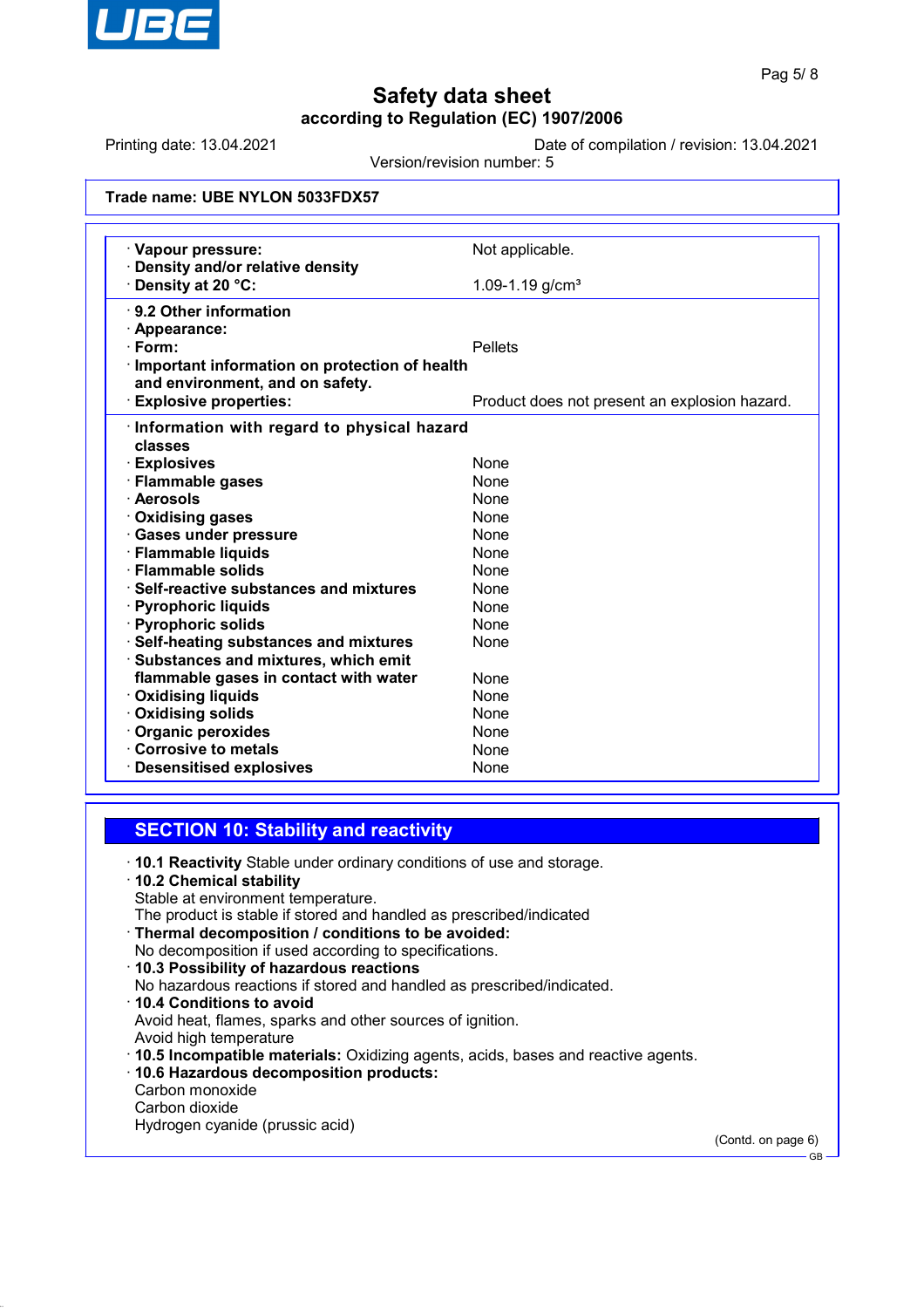

Printing date: 13.04.2021 Date of compilation / revision: 13.04.2021

Version/revision number: 5

#### **Trade name: UBE NYLON 5033FDX57**

Ammonia

## **SECTION 11: Toxicological information**

- · **11.1 Information on hazard classes as defined in Regulation (EC) No 1272/2008**
- · **Acute toxicity** Based on available data, the classification criteria are not met.
- · **LD/LC50 values relevant for classification:** Not available
- · **Skin corrosion/irritation** Not classified (Lack of data)
- · **Serious eye damage/irritation** Based on available data, the classification criteria are not met.
- · **Respiratory or skin sensitisation** Not classified (Lack of data)
- · **Germ cell mutagenicity** Based on available data, the classification criteria are not met.
- · **Carcinogenicity** Based on available data, the classification criteria are not met.
- · **Reproductive toxicity** Based on available data, the classification criteria are not met.
- · **STOT-single exposure** Based on available data, the classification criteria are not met.
- · **STOT-repeated exposure** Based on available data, the classification criteria are not met.
- · **Aspiration hazard** Based on available data, the classification criteria are not met.
- · **Other information (about experimental toxicology):**
- Aspiration hazard: No further relevant information available.
- · **Additional toxicological information:**
- · **CMR effects (carcinogenity, mutagenicity and toxicity for reproduction)** No further relevant information available.
- · **11.2 Information on other hazards**
- · **Endocrine disrupting properties**
- None of the ingredients is listed.

# **SECTION 12: Ecological information**

- · **12.1 Toxicity**
- · **Aquatic toxicity:** No further relevant information available.
- · **12.2 Persistence and degradability** No further relevant information available.
- · **12.3 Bioaccumulative potential** No further relevant information available.
- · **12.4 Mobility in soil** No further relevant information available.
- · **12.5 Results of PBT and vPvB assessment**
- · **PBT:** Not applicable.
- · **vPvB:** Not applicable.
- · **12.6 Endocrine disrupting properties**
- For information on endocrine disrupting properties see section 11.
- · **12.7 Other adverse effects**
- · **Additional ecological information:**

· **General notes:** At present there are no ecotoxicological assessments.

## **SECTION 13: Disposal considerations**

#### · **13.1 Waste treatment methods**

· **Recommendation**

Must not be disposed together with household garbage. Do not allow product to reach sewage system.

Chemical residues generally count as special waste

Disposal must be made according to official regulations.

(Contd. on page 7)

GB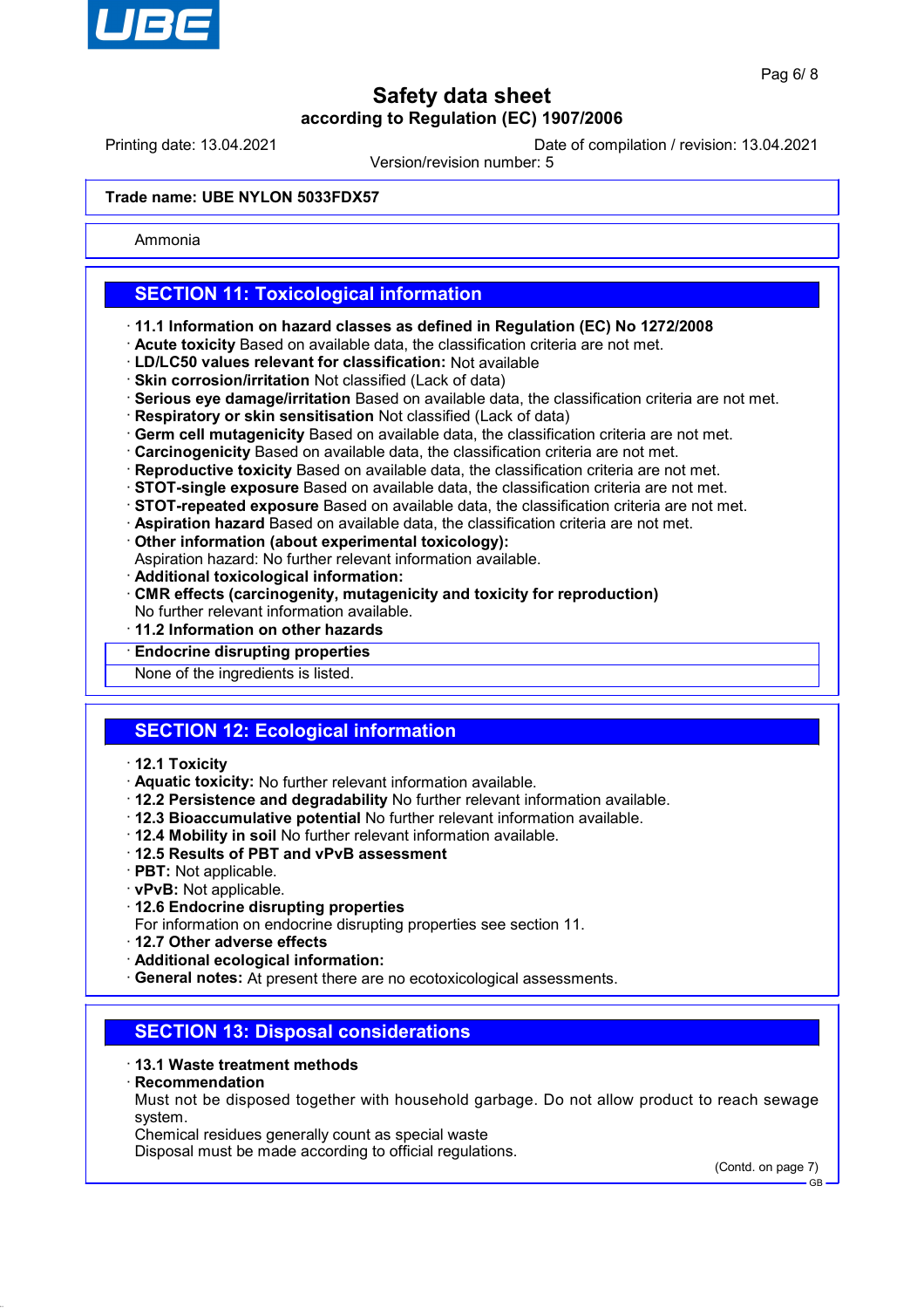

Printing date: 13.04.2021 Date of compilation / revision: 13.04.2021

Version/revision number: 5

#### **Trade name: UBE NYLON 5033FDX57**

#### · **Uncleaned packaging:**

· **Recommendation:**

Disposal must be made according to official regulations.

Packaging may contain residues of the product and should be treated accordingly.

## **SECTION 14: Transport information**

| 14.1 UN number or ID number                  | The substance is not classified under transport                |
|----------------------------------------------|----------------------------------------------------------------|
|                                              | regulations                                                    |
| · ADR, ADN, IMDG, IATA                       | Not applicable                                                 |
| $\cdot$ 14.2 UN proper shipping name         | The substance is not classified under transport<br>regulations |
| · ADR, ADN, IMDG, IATA                       | Not applicable                                                 |
| 14.3 Transport hazard class(es)              | The substance is not classified under transport<br>regulations |
| · ADR, ADN, IMDG, IATA                       |                                                                |
| · Class                                      | Not applicable                                                 |
| ⋅ 14.4 Packing group                         | The substance is not classified under transport<br>regulations |
| · ADR, IMDG, IATA                            | Not applicable                                                 |
| 14.5 Environmental hazards:                  |                                                                |
| $\cdot$ Marine pollutant:                    | N <sub>o</sub>                                                 |
| 14.6 Special precautions for user            | Not applicable.                                                |
| 14.7 Maritime transport in bulk according to |                                                                |
| <b>IMO instruments</b>                       | Not applicable.                                                |
| · UN "Model Regulation":                     | Not applicable                                                 |

## **SECTION 15: Regulatory information**

- · **15.1 Safety, health and environmental regulations/legislation specific for the substance or mixture**
- · **Additional Information:**
- This substance/mixture does not legally require an SDS based on Regulation 1907/2006 (REACH). However,this SDS format, is utilized to supply information required according to Article 32 of REACH.
- · **15.2 Chemical safety assessment:** A Chemical Safety Assessment has not been carried out.

#### **SECTION 16: Other information**

This information is based on our present knowledge. However, this shall not constitute a guarantee for any specific product features and shall not establish a legally valid contractual relationship.

#### · **Training hints**

Specific training of workers to comply with the requirements specified in the Safety Data Sheet is required.

#### · **Department issuing SDS:** Product Liability group

(Contd. on page 8) GB